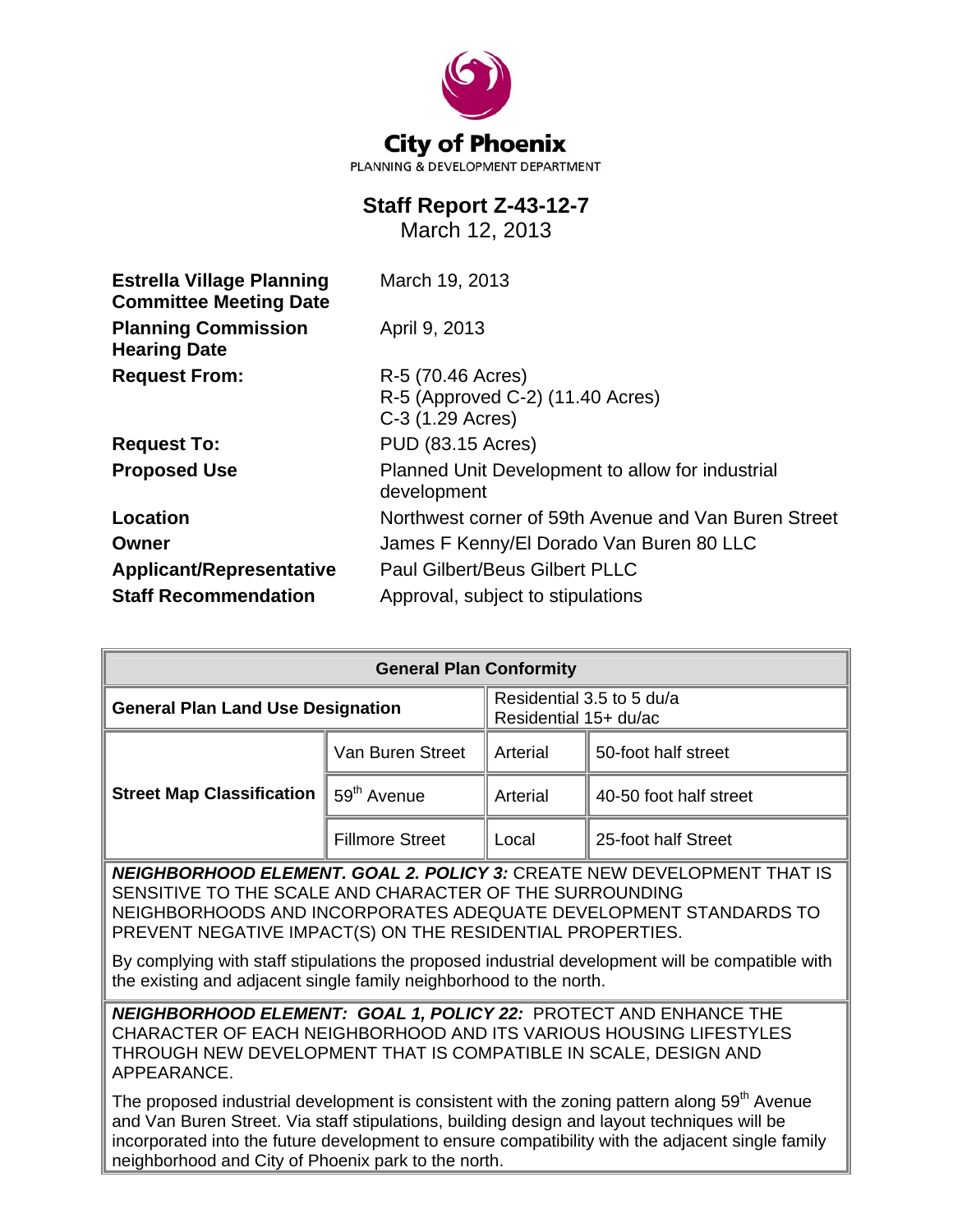*LAND USE ELEMENT: GOAL 2 –* EMPLOYMENT AND POPULATION BALANCE: DEVELOPMENT OF EACH VILLAGE'S POTENTIAL SHOULD BE ENCOURAGED BY DISTRIBUTING A DIVERSITY OF EMPLOYMENT AND HOUSING IN A WAY THAT ACHIEVES A BALANCED CITYWIDE PLAN AND THAT IS CONSISTENT WITH COMMUTE TRAVEL PATTERNS AND THAT CURRENT CHARACTER OF EACH DEVELOPED VILLAGE.

The proposed Industrial designation encourages the development of industrial uses that will create jobs to balance population and employment near predominately single-family residential areas.

## **Background/Issues/Analysis**

#### SUBJECT SITE

- 1. This request is to rezone a 83.15 acre site located at the northwest corner of  $59<sup>th</sup>$ Avenue and Van Buren Street from R-5 (70.46 Acres), R-5 (Approved C-2, 11.40 Acres) and C-3 (1.29 Acres) to PUD (83.15 Acres) to allow for industrial uses.
- 2. The General Plan Land Use Map designation for the subject parcel is Residential 15+ du/acre, Residential 3.5 to 5 du/acre and Industrial. The applicant is required to pursue a Minor General Plan Amendment to modify the land use designation to Industrial. GPA-EST-4-12-7 is running concurrently with this rezoning request.

#### SURROUNDING USES & ZONING

#### 3. *North*

The parcels to the north consist of a single family residential neighborhood that is zoned R1-6 and City of Phoenix Sunridge Park.

#### *West*

Two parcels abut the subject parcel along the western property line. A two-story senior living facility zoned R-5 is located adjacent to Fillmore Street and a parcel with commercial uses is located adjacent to Van Buren Street.

#### *South*

To the south and across Van Buren Street, the parcels consist of a mix of industrial uses that are zoned A-1.

#### *East*

Two parcels with single family homes that are zoned R-5 directly abut the subject parcel. Across 59<sup>th</sup> Avenue and along the east property line is a vacant parcel zoned A-1.

#### PROPOSAL

4. The proposal was developed utilizing the PUD zoning designation, which allows an applicant to propose uses, development standards, and design guidelines for a site. A primary goal of this process is to allow the applicant to develop standards that respond to the surrounding environment more so than conventional zoning districts allow. The end result is property rezoned with standards crafted specifically for the site that allows for increased development flexibility, while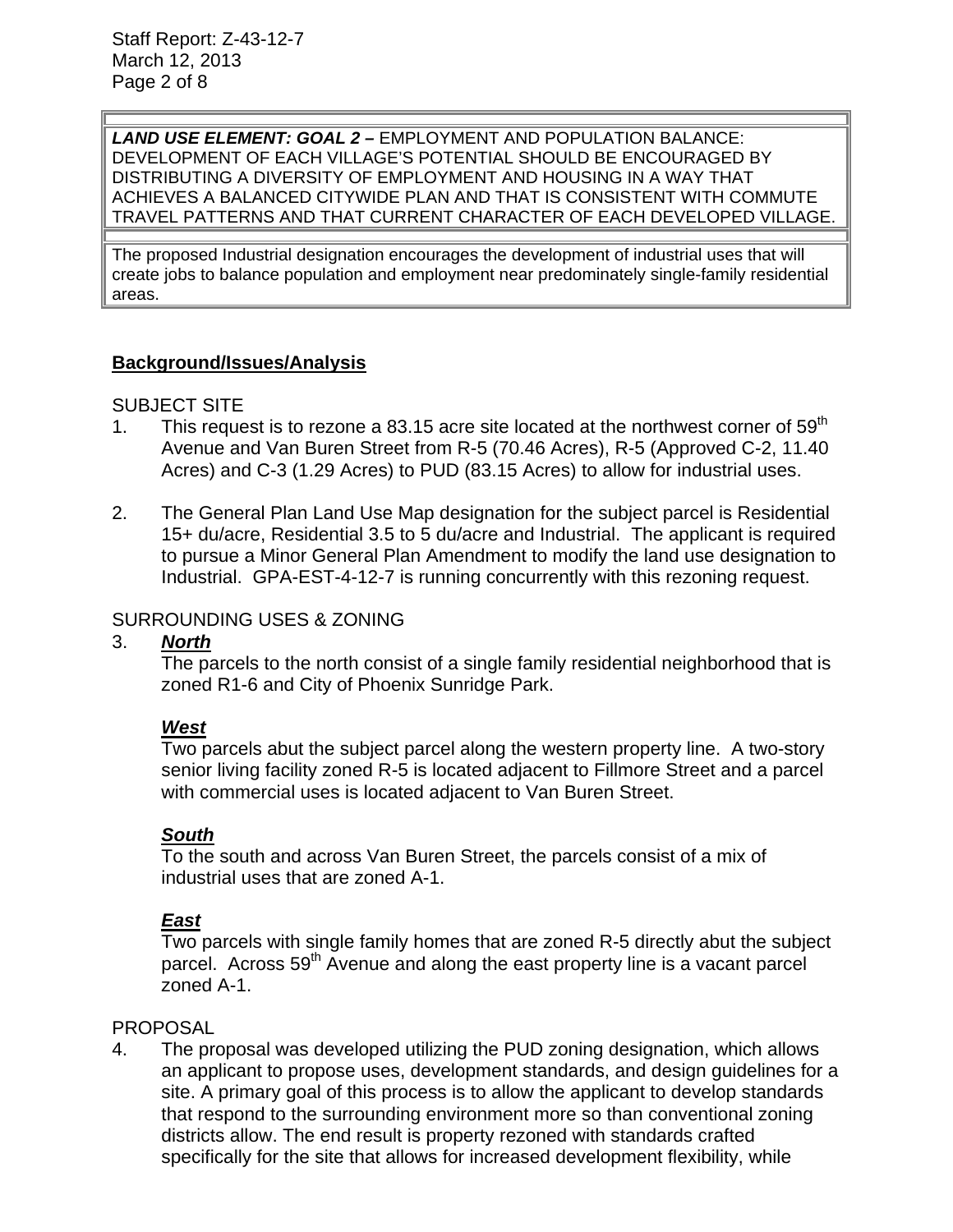simultaneously providing enhanced development standards that could otherwise be developed through conventional zoning tools.

Where the PUD narrative is silent on a requirement, the applicable Zoning Ordinance provisions will be applied.

5. Below is a summary of the proposed standards for the subject site as described in the attached PUD narrative date stamped February 1, 2013, Attachment B. Many of the proposed standards were derived from the standards of the A-1 Light Industrial zoning district.

#### *Land Use*

The narrative permits a wide range of industrial, warehouse, storage, sales and manufacturing as the permitted uses.

Staff has concerns with the proposed building, outdoor uses and outdoor storage setbacks located directly adjacent to residential zoning districts. To mitigate, buffer and protect the adjacent neighborhood, senior housing facility and City of Phoenix park from the proposed outdoor storage and industrial uses staff is recommending a minimum 60-foot building setback in addition to a 100-foot outdoor uses and outdoor storage setback from the north property line.

In addition staff has concerns with the use permit provision outlined in the PUD. Some outdoor uses and storage require a use permit while other analogous outdoor uses and storage do not. Staff is recommending a stipulation that all outdoor uses within 100 to 300-feet of a residential district be required to obtain a use permit via the Zoning Administrator public hearing process outlined in section 307 of the Zoning Ordinance.

# *Development Standards*

The maximum permitted building height for structures on site is 48-feet. Additional height may be granted via the use permit public hearing process that would allow structures to increase to 80-feet in height if setback 200-feet from the north property line.

The perimeter setbacks consist of a 30-foot landscape and building setback along all property lines. In addition a 100-foot dock area setback is proposed along the north property line. Staff is proposing to reduce the western landscape setback if 63<sup>rd</sup> Avenue is constructed and future right-of-way is dedicated.

# *Landscaping Standards*

A mix of landscaping will be provided within the proposed 30-foot setback along the perimeter of the property. Along Fillmore Street, a mix of 2-inch caliper trees (50%) and 3-inch caliper trees (50%) will be provided 20-foot on center with 5 shrubs per tree. Along Van Buren Street, 2-inch caliper trees (50%), 3-inch caliper trees (25%) and 4-inch caliper trees (25%) will also be provided with 5 shrubs per tree.

Staff has concerns with the caliper of trees proposed for Fillmore Street located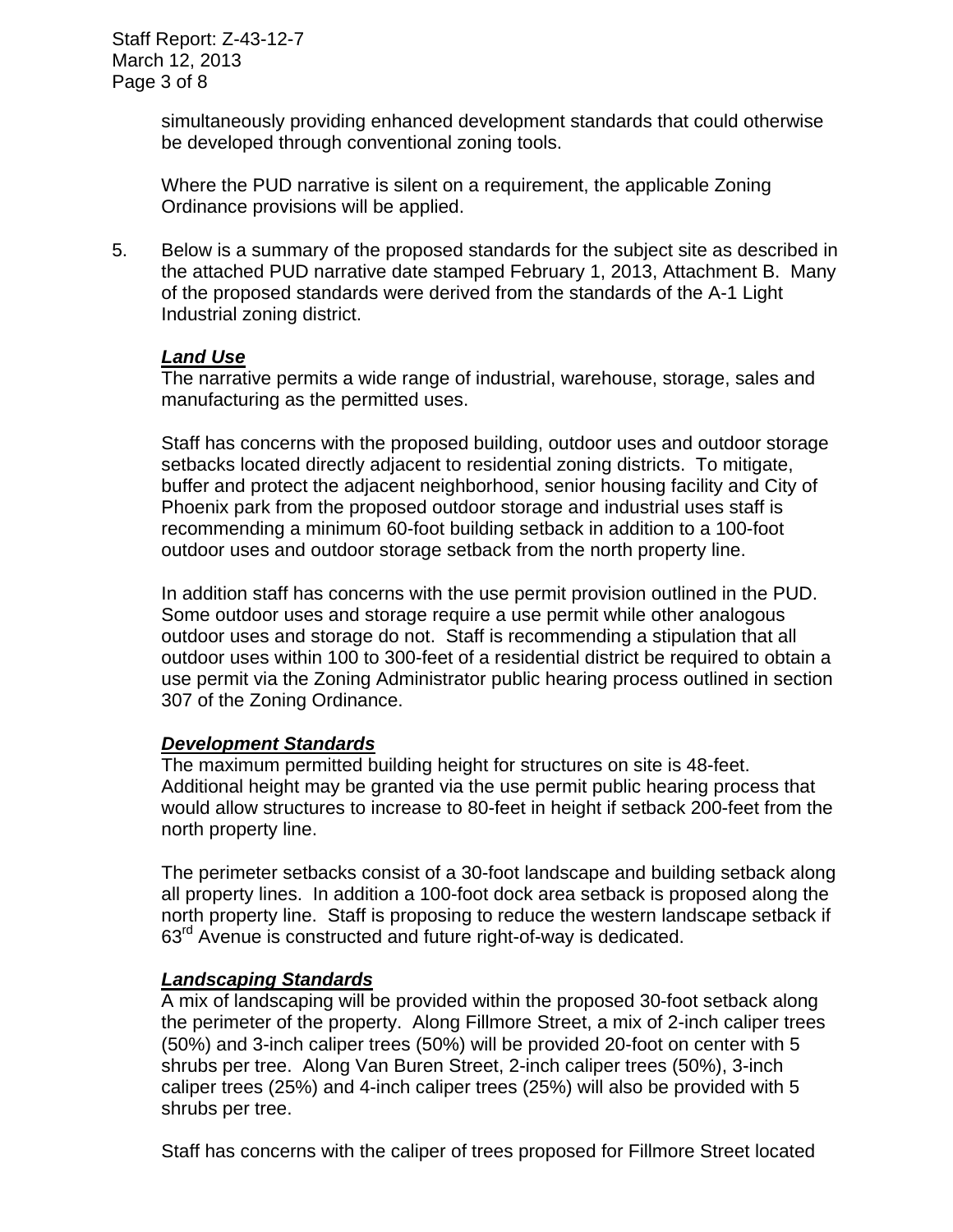Staff Report: Z-43-12-7 March 12, 2013 Page 4 of 8

> adjacent to the single family neighborhood. Staff is proposing that at a minimum the Van Buren landscape standards shall also apply to Fillmore Street and utilize a mix of 2, 3 and 4-inch caliper trees with 5 shrubs per tree to provide adequate landscape buffering.

## *Parking*

The minimum number of required parking spaces shall be as set forth in Section 702 of the Zoning Ordinance.

In addition the applicant is proposing a 1-foot non-vehicular easement along Fillmore Street to protect the residents from truck and vehicular traffic.

#### *Shading*

The narrative proposes that a minimum of 15 percent surface employee/visitor parking shall be shaded through a combination of shade trees and/or canopies.

#### *Design Guidelines*

The Development Narrative does not propose any new design guidelines; therefore, all applicable design guidelines outlined in the Guidelines for Design Review section of the Zoning Ordinance will apply.

#### *Phasing*

A phasing plan is not addressed within the PUD.

#### *Signage*

Sign Matrix on page 27 of the Development Narrative describes in detail the sign package for this request. In the event of a conflict between a provision of the PUD and a provision of Section 705 of the city of Phoenix Zoning Ordinance, the PUD prevails. In the event that the PUD is silent regarding a specific sign standard, the city of Phoenix Zoning Ordinance prevails.

Staff has concerns with the placement of future freeway pylon signs in proximity to the neighborhood. Staff is recommending a stipulation that no freeway pylon signs shall be located within 300-feet of the north property line. This will ensure that future signage is located an appropriate distance from the single family residential neighborhood.

#### *Sustainability*

The narrative proposes many options to incorporate sustainability principles, which may include building orientation, solar collection technologies, and design for effective water use.

#### STREETS AND TRAFFIC

- 6. The Street Transportation Department has indicated that there are right-of-way improvements needed for this site. Several stipulations have been added to address these improvements.
- 7. An additional traffic impact study will need to be submitted to the Street Transportation Department for further review. A stipulation has been added to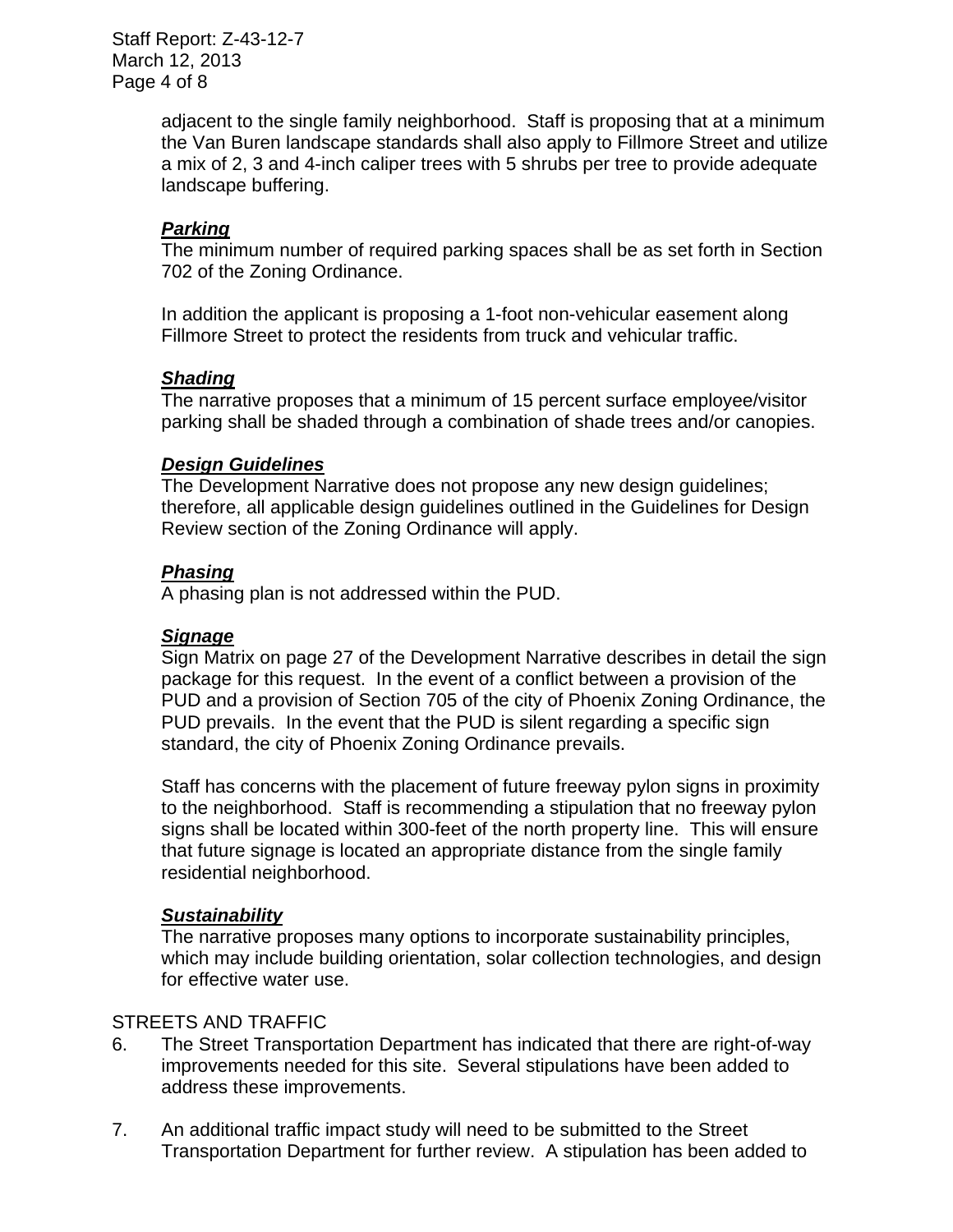Staff Report: Z-43-12-7 March 12, 2013 Page 5 of 8

address any recommendations from that study.

8. A stipulation has been added for the applicant to submit a Red Border Letter to ADOT notifying them of the proposed development adjacent to a freeway corridor.

## **MISCELLANEOUS**

9. Water for the proposed development will be provided to the site through an existing 20-inch transmission main in Van Buren Street, a 12-inch line in Van Buren Street and a 12-inch line in 59th Avenue.

Sewer service for the proposed development will be provided to the site through an existing 21-inch main in 59th Avenue, and an existing 8-inch main in Fillmore Street.

10. Development and use of the site is subject to all applicable codes and ordinances. Zoning approval does not negate other ordinance requirements and other formal actions may be required.

## **Findings**

- 1. The proposal is not consistent with the General Plan Land Use Map and therefore a Minor General Plan Amendment is required.
- 2. The proposed uses will bring employment opportunities to the surrounding area and the Estrella Village.
- 3. The proposed staff stipulations will ensure the PUD rezoning request is compatible with surrounding zoning patterns and land use in the area.

# **Stipulations**

1. An updated Development Narrative for the Z-43-12-7 PUD reflecting the changes approved through this request shall be submitted to the Planning and Development Department within 30 days of City Council approval of this request. The updated Development Narrative shall be consistent with the Development Narrative date stamped February 13, 2013.

#### **New Development Standards**

- 2. The following minimum setbacks shall be provided along the north property line, as approved by the Planning and Development Department:
	- A. minimum 60-foot building setback
	- B. minimum 100-foot outdoor storage and outdoor uses setback, except for trailer and freight container staging that is transient in nature. These uses shall be limited to 15 feet in height but may increase 1-foot in height for every 3-feet of setback provided (3:1).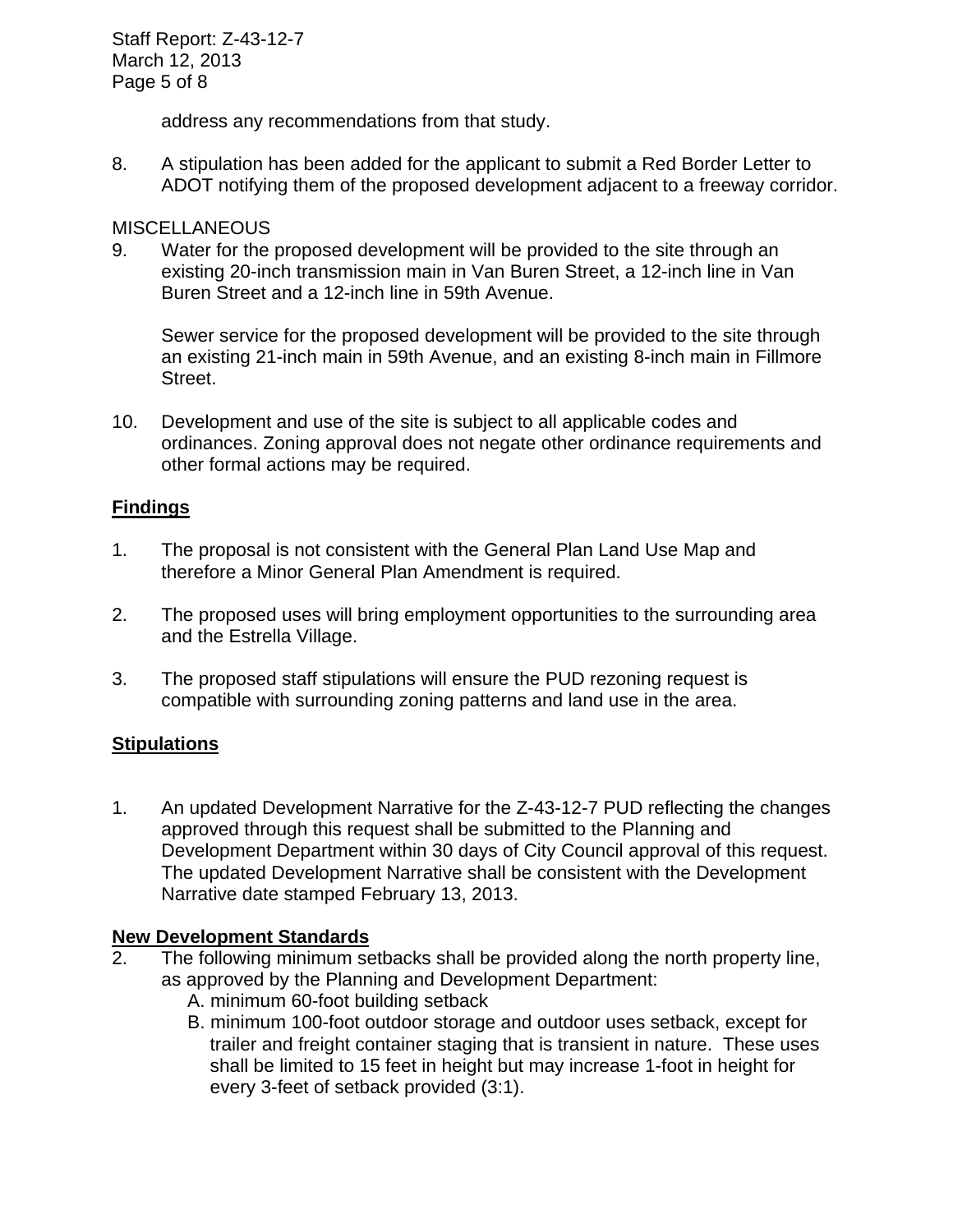Staff Report: Z-43-12-7 March 12, 2013 Page 6 of 8

- 3. Outdoor uses and/or storage located between 100-300-feet of a residential district shall be required to obtain a use permit as outlined in section 307 of the zoning ordinance, as approved by the Planning and Development Department.
- 4. An 8-foot CMU wall shall be provided adjacent to all residential zoning districts, except for the portion of the western property line zoned R-5 south (approx. 552 feet) of Fillmore Street, as approved by the Planning and Development Department.
- 5. A maximum of 50 percent lot coverage may be obtained by the applicant, as approved by the Planning and Development Department.
- 6. Freeway pylon signs shall be not be located within 300-feet of the north property line, as approved by the Planning and Development Department.
- 7. The landscape setback along the western property line may be reduced to 10 feet beginning at approx. 552-feet south of Fillmore Street., as approved by the Planning and Development Department.
- 8. That prior to preliminary site plan approval, the landowner shall execute a Proposition 207 waiver of claims in a form approved by the City Attorney's Office. The waiver shall be recorded with the Maricopa County Recorder's Office and delivered to the City to be included in the rezoning application file for record.

#### **Development Narrative Updates and Modifications**

- 9. The applicant shall modify page 24, section G.11.a.2 and shall have the photometric analysis at time of site plan review process, as approved by the Planning and Development Department.
- 10. The applicant shall modify page 24, section G.11.a.3 to "partially shield exterior lighting," as approved by the Planning and Development Department.
- 11. The applicant shall modify page 27, section G.12.d and delete the reference to allow "existing 6-foot walls may remain," as approved by the Planning and Development Department.
- 12. The applicant shall update page 4, section 2, uses of the PUD to correct the wording to "conditions/limitations," as approved by the Planning and Development Department.
- 13. The applicant shall update page 4, section 3, standards of the PUD to correct the wording to "59<sup>th</sup> Avenue," as approved by the Planning and Development Department.
- 14. The applicant shall update page 7, section 1, statement of conformity and insert a period after "City of Phoenix General Plan," as approved by the Planning and Development Department.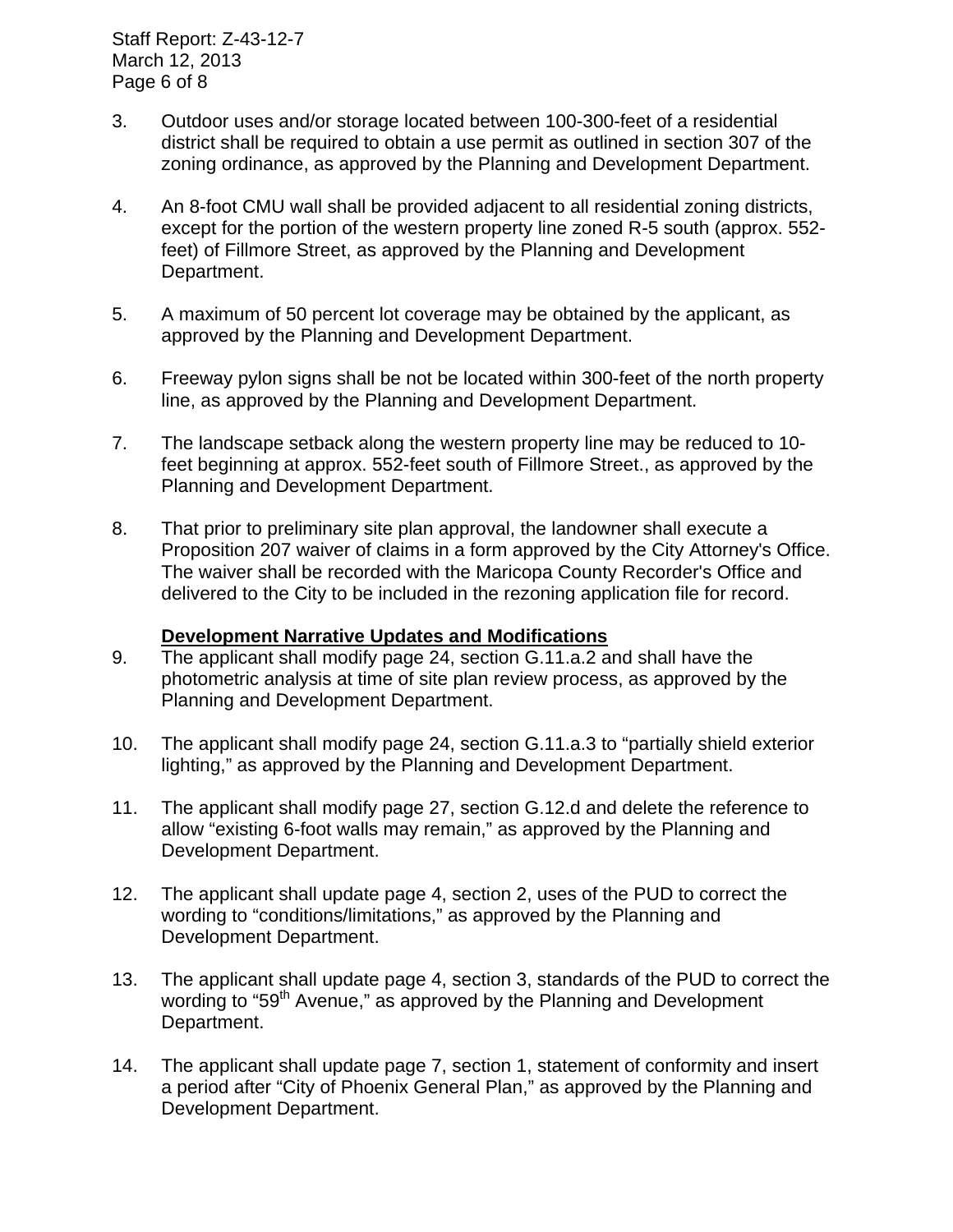Staff Report: Z-43-12-7 March 12, 2013 Page 7 of 8

- 15. The applicant shall update page 11, section F.4.c and correct the spelling to "fifty," as approved by the Planning and Development Department.
- 16. The applicant shall modify page 28 and remove the "note" from the top of the page, as approved by the Planning and Development Department.

#### **Street Transportation Stipulations**

- 17. Submit an updated Traffic Impact Analysis for Development per the PUD requirements. The development shall be responsible for any necessary dedications and improvements to the street network as approved by the Street Transportation Department.
- 18. The developer shall construct all streets adjacent to the development with paving, curb, gutter, sidewalk, curb ramps, streetlights, landscaping and other incidentals as per plans approved by the Planning and Development Department. All improvements shall comply with all ADA accessibility standards.
- 19. A Red Border Letter shall be filed with ADOT notifying them of this project. The response from ADOT shall be included in the Appendix of this study. Potential right-of-way requirements need to be addressed in ADOT's response.
- 20. The applicant shall revise page 8, paragraph one shall be deleted from the Traffic Impact Study, as approved by the Street Transportation Department.
- 21. Page 9, Paragraph 2: The developer shall construct 63rd Avenue a total of 700 feet north of Van Buren Street terminating with an off-set cul-de-sac. A conditional right-of-way dedication for 63rd Avenue from the cul-de-sac to Fillmore Street will be required. The alignment for 63rd Avenue shall be as per plans approved by the Street Transportation Department. This future connection may be necessary based upon access needs of the neighborhood upon completion of SR 202.
- 22. The applicant shall revise page 9, paragraph four to indicate the approved traffic signal along Van Buren Street in this area is at 63rd Avenue, as approved by the Street Transportation Department.
- 23. The applicant shall revise page 39, figure 14 and 15, to indicate the figure with the proposed signal at 63rd Avenue, as approved by the Street Transportation Department.
- 24. The applicant shall revise page 41, paragraph two to indicate main access to project to 63rd Avenue, as approved by the Street Transportation Department.
- 25. The applicant shall revise page 46 to align proposed driveways with existing driveways on the south side of Van Buren Street, as approved by the Street Transportation Department.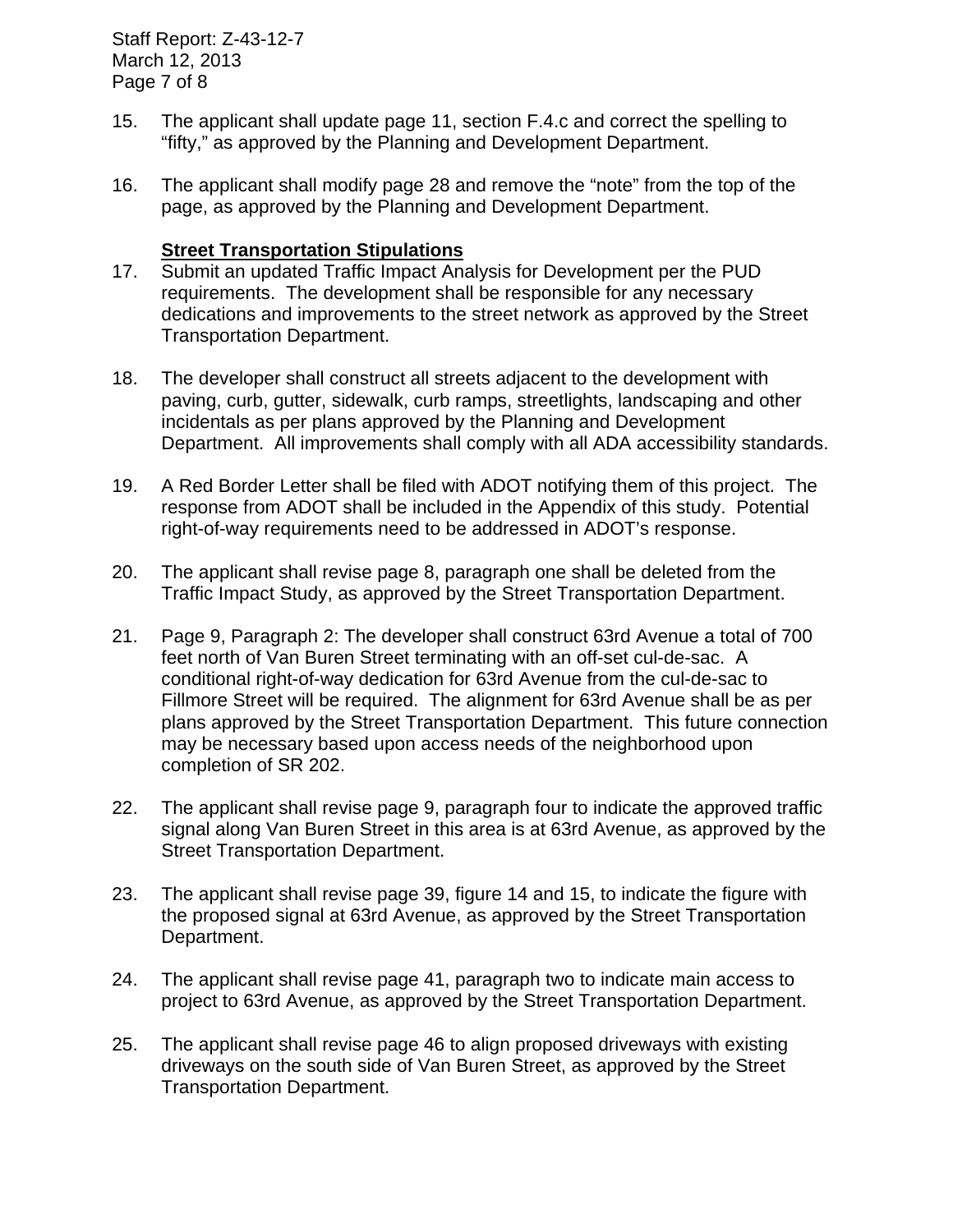Staff Report: Z-43-12-7 March 12, 2013 Page 8 of 8

- 26. The applicant shall revise page 49, second and third bullet points, to correctly reflect/match the number of access points shown (Figure 4), as approved by the Street Transportation Department.
- 27. Page 6, Figure 2: Narrative for study states 2 access driveways on 59th Avenue and 4 along Van Buren Street are anticipated and Figure 2 shows 3 on 59th Avenue and 5 on Van Buren Street. Revise either the narrative or the Figure(s). New driveways should align with existing driveways whenever possible. Additionally, the existing driveway for the parcel at the southwest corner of 59th Avenue and Van Buren Street is missing.
- 28. Page 8, 5th Paragraph: The City Of Phoenix standard for access is full access at 1/8 mile (660') intervals. There is an existing driveway at about 690 feet west of 59th Avenue. A median island opening for this driveway is expected. Full access to the north would be approved at this location. Standard signalized access locations within the City are at ½ mile intervals, therefore the standard location will be at 63rd Avenue. No signal will be installed until warrants are met as determined by the City Of Phoenix.
- 29. Page 46, Design Issues sixth Paragraph: Revise main access to site to 63rd Avenue.
- 30. Page 49, Recommendations: The proposed signal will be paid for by the developer, only when warrants are met as determined by the City Of Phoenix.

#### **Writer**

Marc Thornton March 1, 2013

#### **Team Leader**

Josh Bednarek

#### **Attachments**

Attachment A: Sketch Map Attachment B: Z-43-12-7 PUD Narrative date stamped February 1, 2013